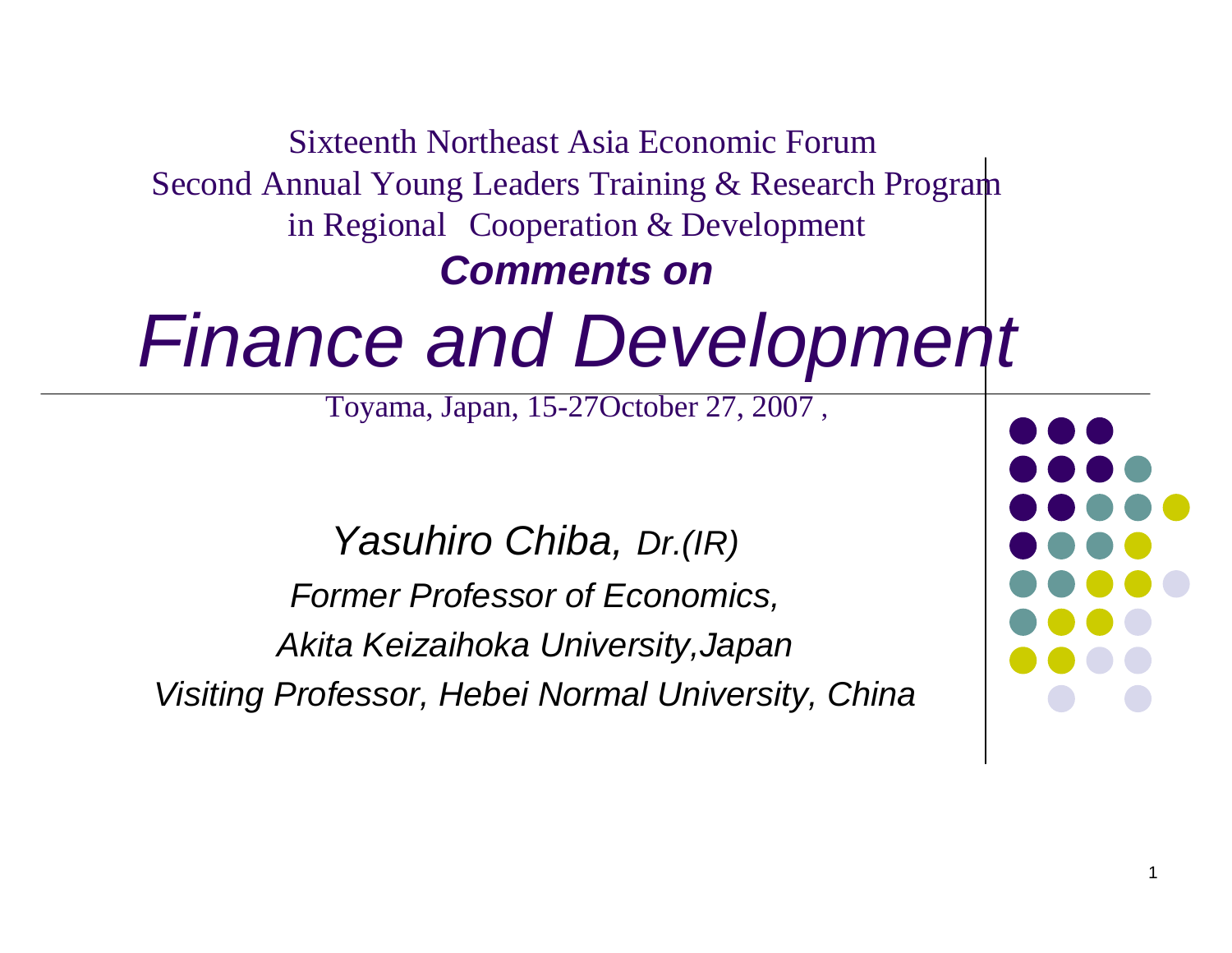# Order of Presentation — Outline



- Ⅰ Commentary:
	- \*Chronology of discussion on the proposed Northeast Asian Development Bank : Source: Yamamoto,Takashi.2006."Deveropment Finance Cooperation in Northeast Asia : Analysis on a Northeast Asian Development Bank"October 2006 Akita International University, Japan pp10-11
- ⅡDevelopment financial cooperation of Northeast Asia
- Ⅲ A Concept of Linked Development Financing in the Northeast Asian Economic Zone
- ⅣA Concept of the Symbiotic Community in the Northeast Asia
- ⅤSummary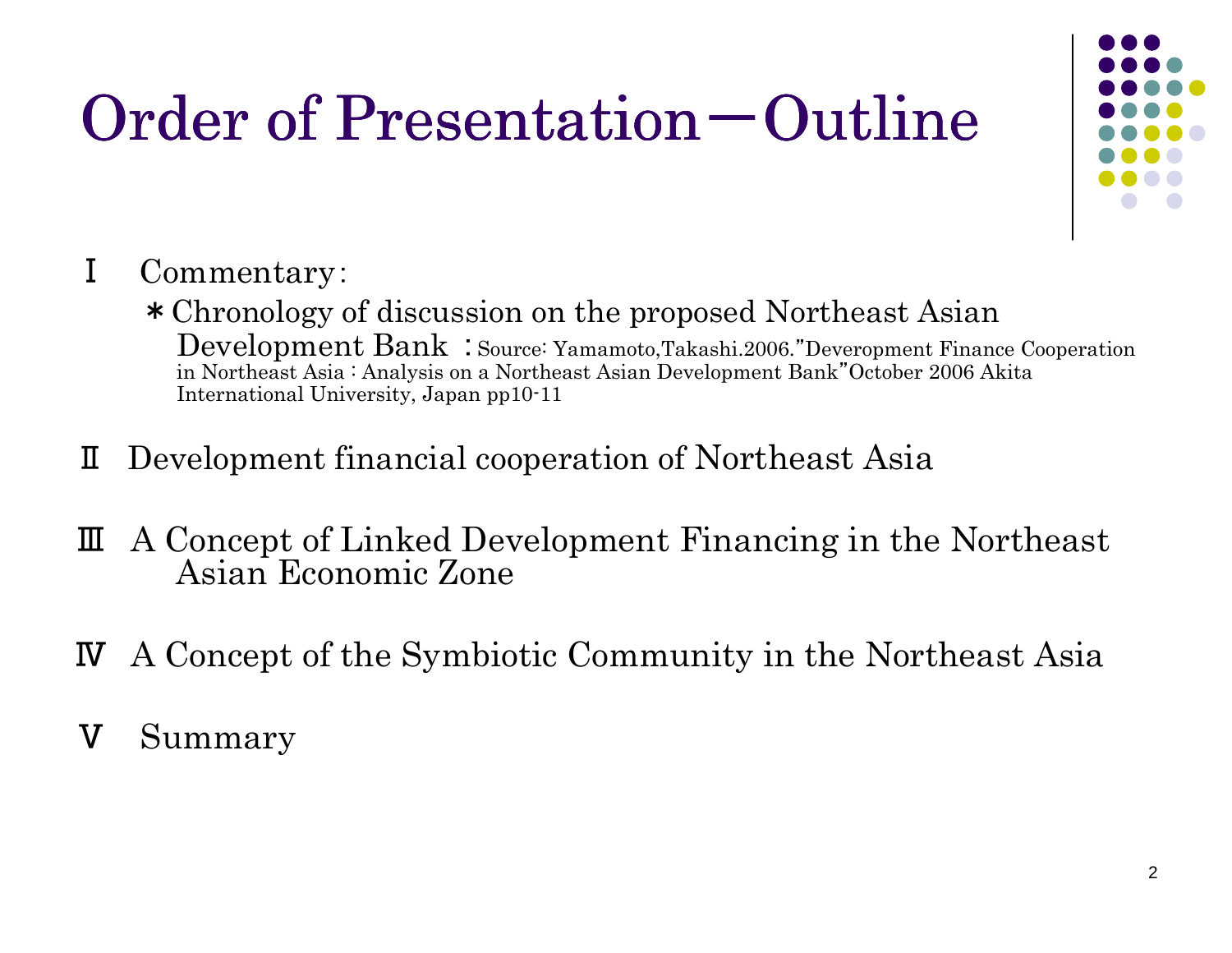### **Commentary 1**

 \* **Ma Junlu(2006) Function and Role of the Northeast Asian Development Bank: Current Situation Proceedings of the15th Meeting of the Northeast Asia Economic Forum;** 

**Khabarovsk ,5-7 September 2006,**

## Summary of Papers

Comments of Pro. In-Young Kim, Ph.D./Professor ,HalIym Universitv

- $\bullet$  Professor Junlu Ma points out the feasibility of establishing a Northeast Asia Bank focusing on the relevant interest and consensus among NEA countries and the abundant foreign exchange reserve of NEA countries.
- $\bullet$  He summarizes Tianjin's initiative to invite the headquarters of NEADB.
- $\bullet$  It is necessary that the Chinese central government shows its interest to establish NEADB in the world and persuade the related countries including US and Japan to participate in the establishment of NEADB. Then NEA countries shall agree on the headquarters of NEADB in Tianjin.

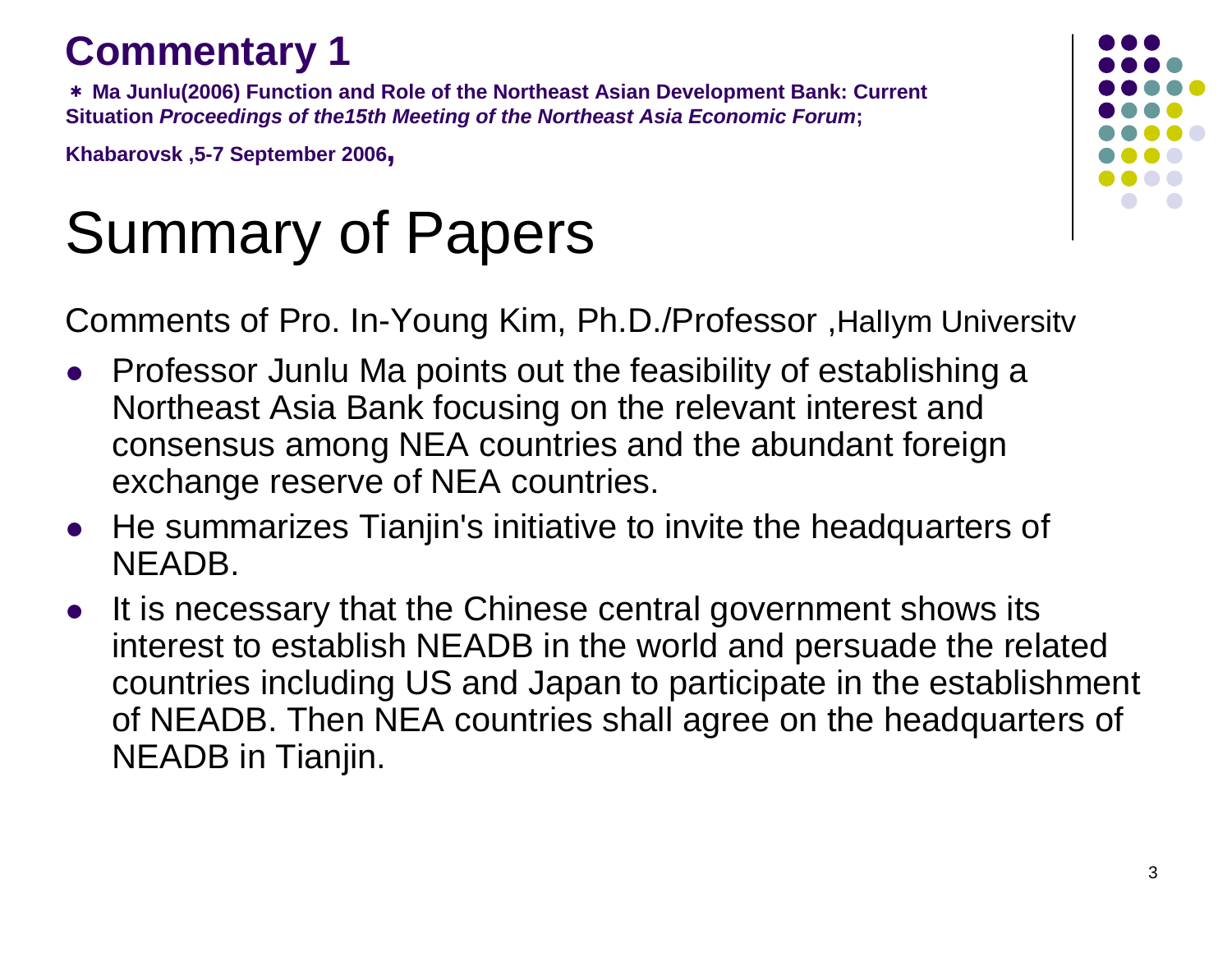### **Commentary 2-1**

**Joint Statement of the Fourth Meeting of the Ad Hoc Committee for the Establishment of the Bank for Northeast Asia Cooperation and Development, Tianjin,25 July 2007**



- ①Having summarized previous efforts and presented and discussed an updated revised proposal on the foundation of the Northeast Asia Bank provided by Tianjin at this meeting,
- ②Reaffirming that the objective of the meeting is the creation of a Northeast Asia Bank that will be multilateral in nature, that will explore various avenues for capital resources, and that has the promotion of economic development in the region,
- ③Noting that the constructive suggestions in the updated revised proposal provided by Tianjin and the important comments in this meeting have increased the feasibility of establishing the Northeast Asia Bank, and
- ④Agreeing that the proposed Northeast Asia Bank can serve as a means for promoting regional economic cooperation and for overcoming the financial obstacles in the Northeast Asia region,
- $\mathcal{D}$ Agrees to mobilize all necessary resources to launch the Northeast Asia Bank;
- ⑥Encourages all the governments within the Northeast Asia Region to approve the concept of the Northeast Asia Bank;
- ⑦Emphasizes the importance of obtaining further international support from additional countries;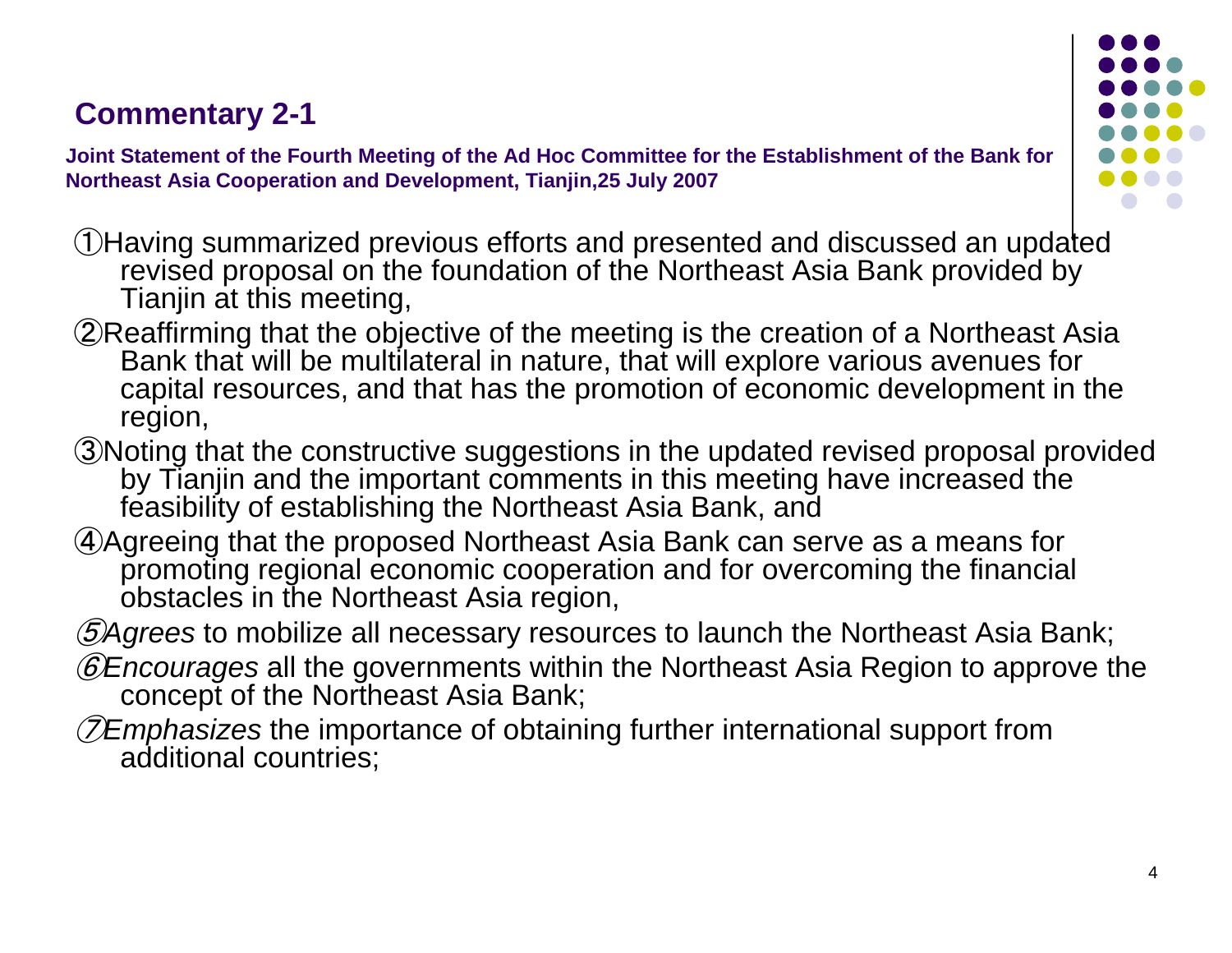### **Commentary 2-2**



- *@Agrees* to establish an Office for Study of the Establishment of the Northeast Asia Bank that will operate independently under the aegis of the Northeast Asia Economic Forum to carry out the required substantive analytical work and prepare a comprehensive, updated report that describes and discusses all relevant features of the proposed Bank and issues facing its establishment;
- ⑨Requests the Northeast Asia Economic Forum to make preparations for the establishment of the Office for Study of the Establishment of the Northeast Asia Bank and take action for its implementation as soon as possible;
- DAgrees to work on the next step of securing the approval for the Northeast Asia Bank concept from the Finance Ministries and their relevant institutions of prospective participating countries and discuss the results of these efforts at the<br>Committee' s next meeting;
- DRecognizes the consistently positive response from the Chinese government about the Northeast Asia Bank concept and the expressions of support from key leaders of the Chinese central government; and
- 12 Commends the Tianjin Municipal Government, as a local government, for making a series of concerted efforts in the past ten years and expressing its willingness to provide the necessary backing toward the establishment of the Northeast Asia Bank.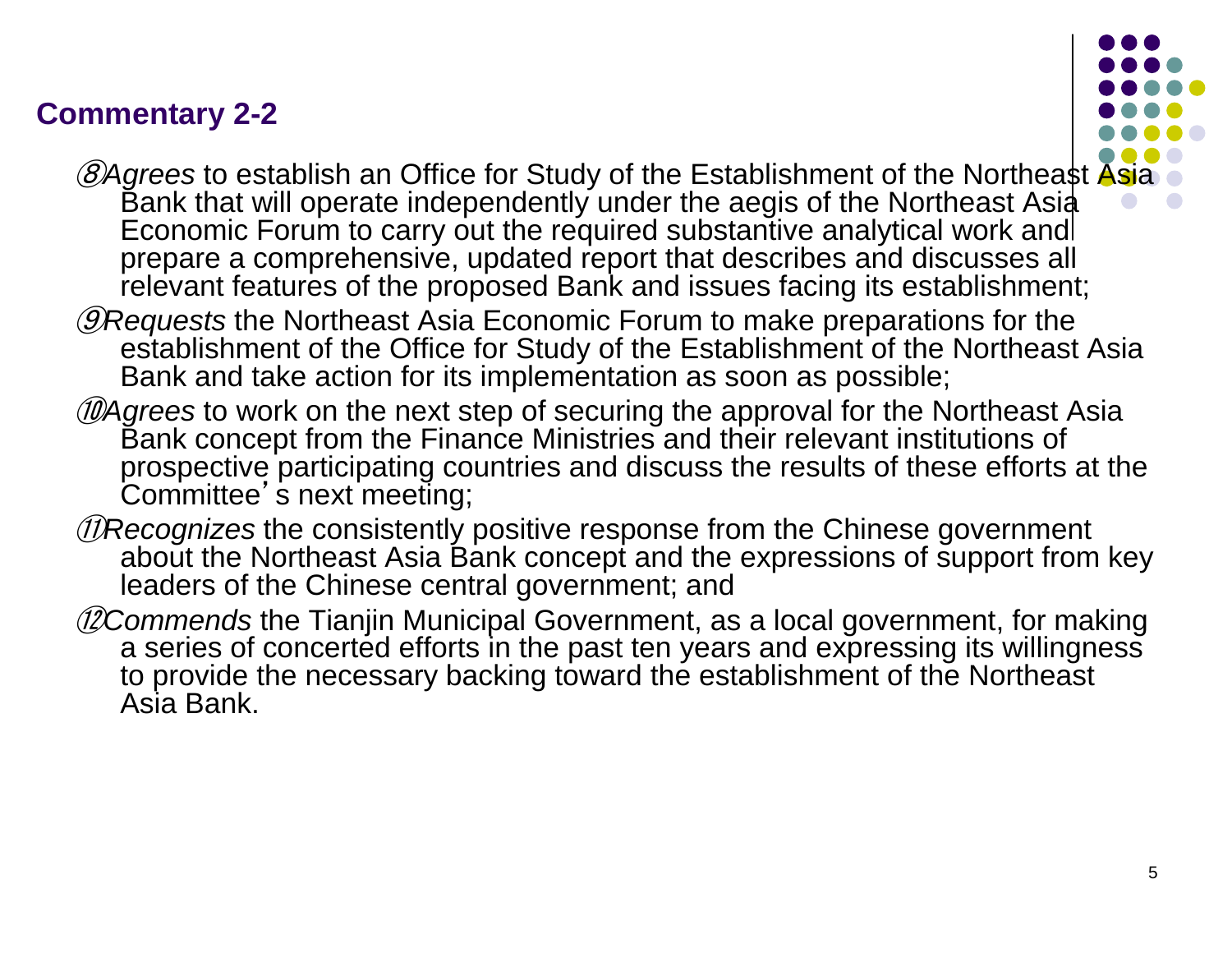### **Some questions**:**Let**'**s think with everyone**!



- 1) Many people contributed to the discussion at the Northeast Asia Economic Forum on the establishment of the Northeast Asian Development Bank. Last year in Khabarovsk, however, the proposal was made on the Northeast Asian Bank. The word "development" started to disappear. Does this reflect any changes in characteristics of the proposed bank, strategies for establishing the bank, and / or changes in environment of international community?
- 2) What would be the expected roles of countries in Northeast Asia for the proposed bank? What would be the expectation for Japanese Prime Minister Fukuda?
- 3) Could you please provide an insight how North Korea could be involved with the proposed bank?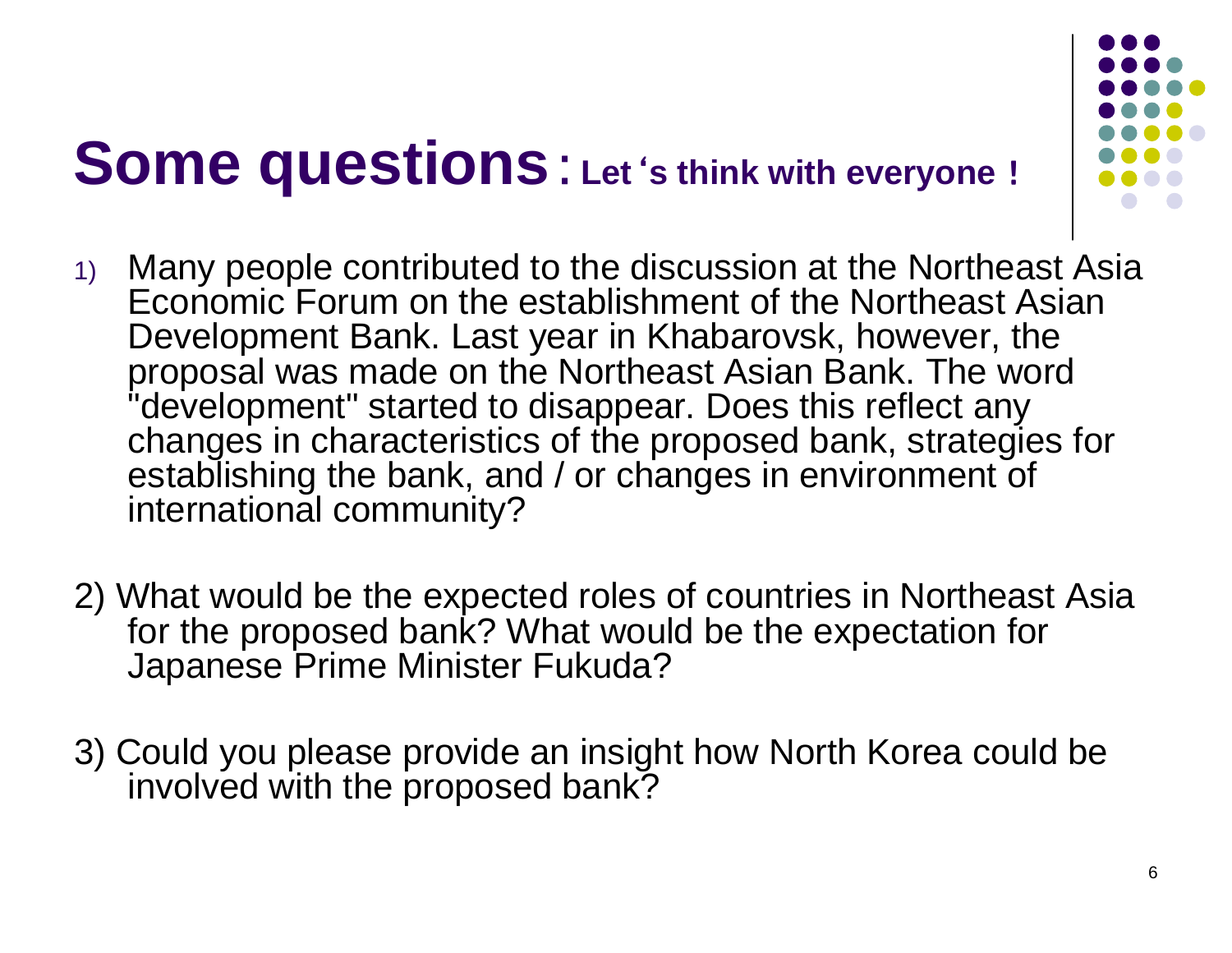Ⅲ A Concept of Linked Development Financing in the Northeast Asian Economic Zone



- $\bullet$  The NEADB would also play an important role as an international financial intermediary in linking financial flows among the regional member countries, as sketched in Figure 1.
- $\bullet$ • The concept could be most effectively applied in the NEA region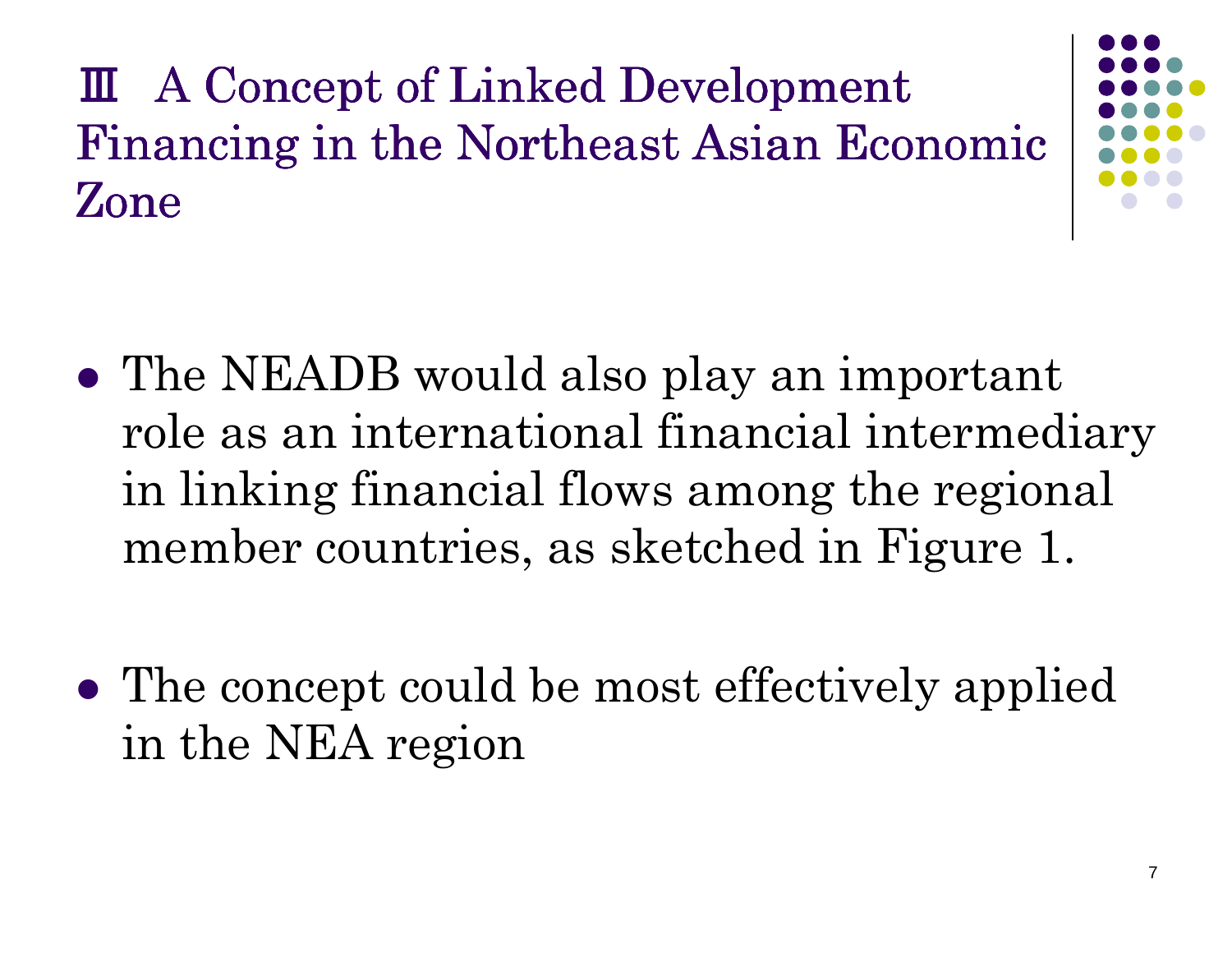

#### $\bullet$ because

- $\bullet$  (1)the region contains diversified politicaleconomic areas, and
- $\bullet$  (2) the operational areas of the NEADB, North Korea in particular, are isolated from international financial markets.
- $\bullet$  This linked cooperative scheme would also be useful not only in breaking the political deadlock among the countries of the NEA region, but in enhancing confidence building between South Korea and Japan.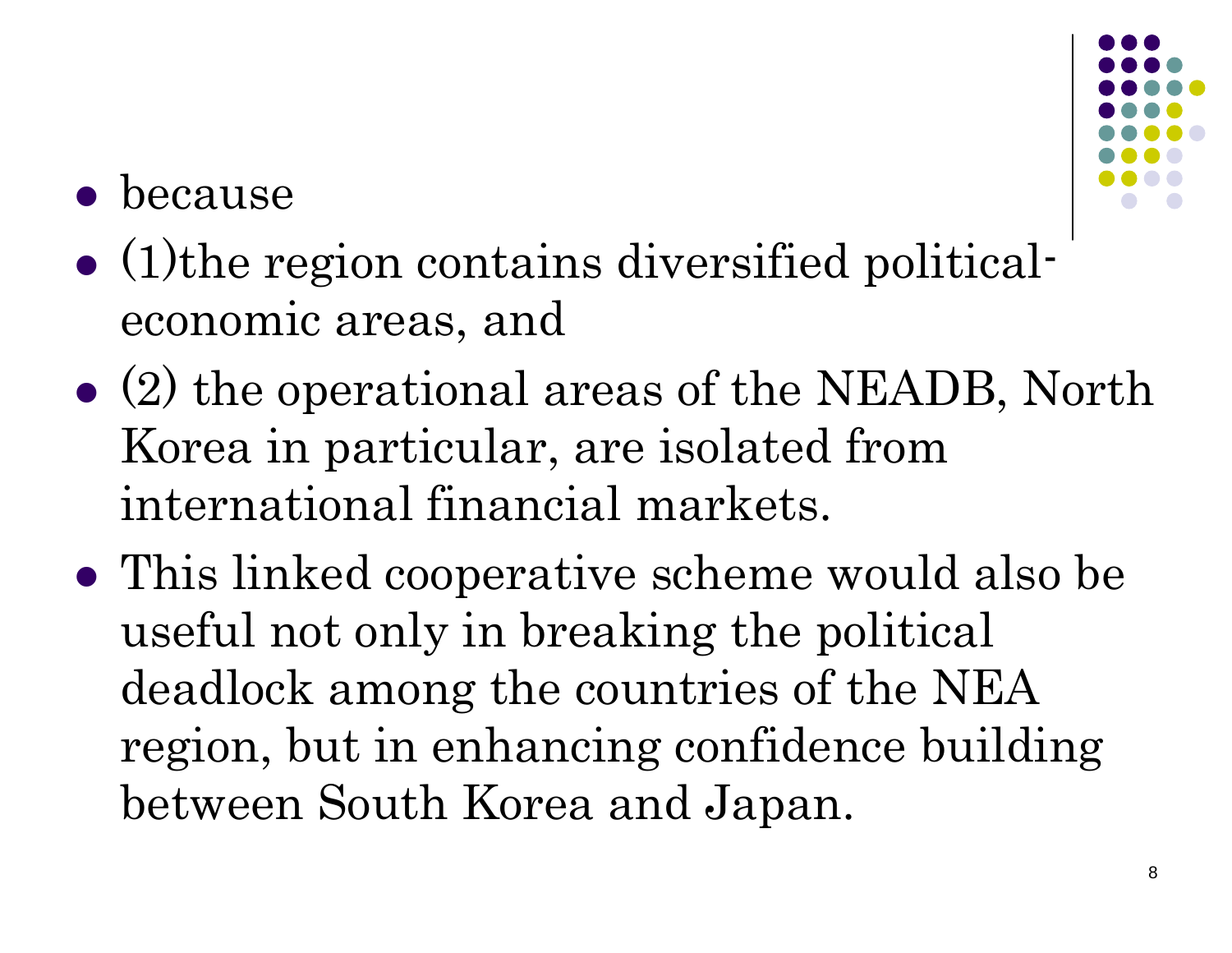#### Figure 1 A Concept of Linked Development Financing



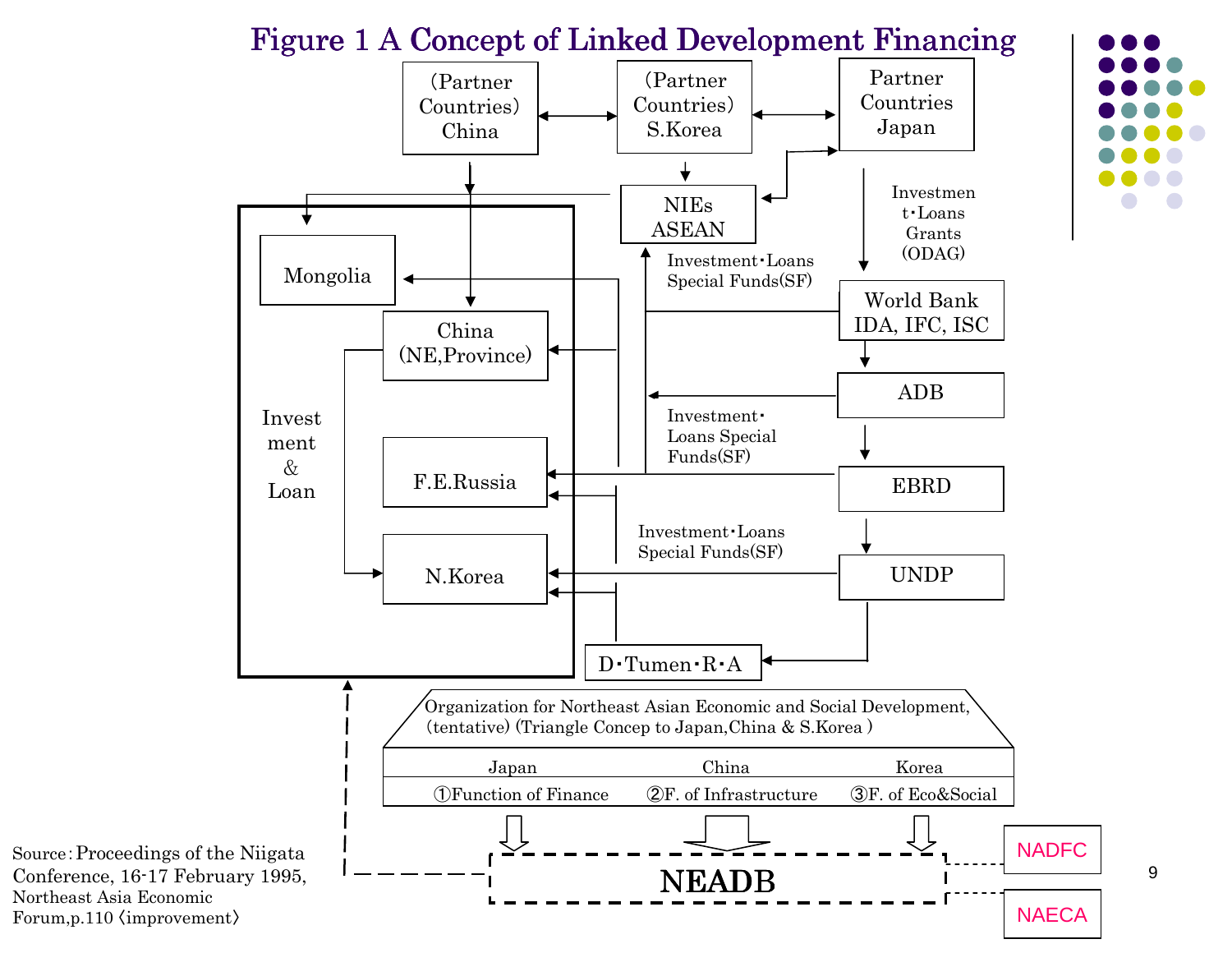### Ⅳ. A Concept of the Symbiotic Community in the Northeast Asia



- $\bullet$ Proposed vision on the socio-economic development in Northeast Asian countries requires public investment, because the size of the required funds are larger than that are available in private markets, and also because very long-term funds are required.  $\quad$  Only the  $\,$ funds from public sources can satisfy these conditions.
- $\bullet$  Policy coordination is needed to promote public investment in Northeast Asia. It is the best that all countries will get involved with the policy coordination. At least three countries, Japan, China, and the Republic of Korea, should agree on the policy coordination.
- The policy coordination should contain many aspects in public investment for Northeast Asian countries. Division of monetary policies among J, C, and ROK should not be ignored.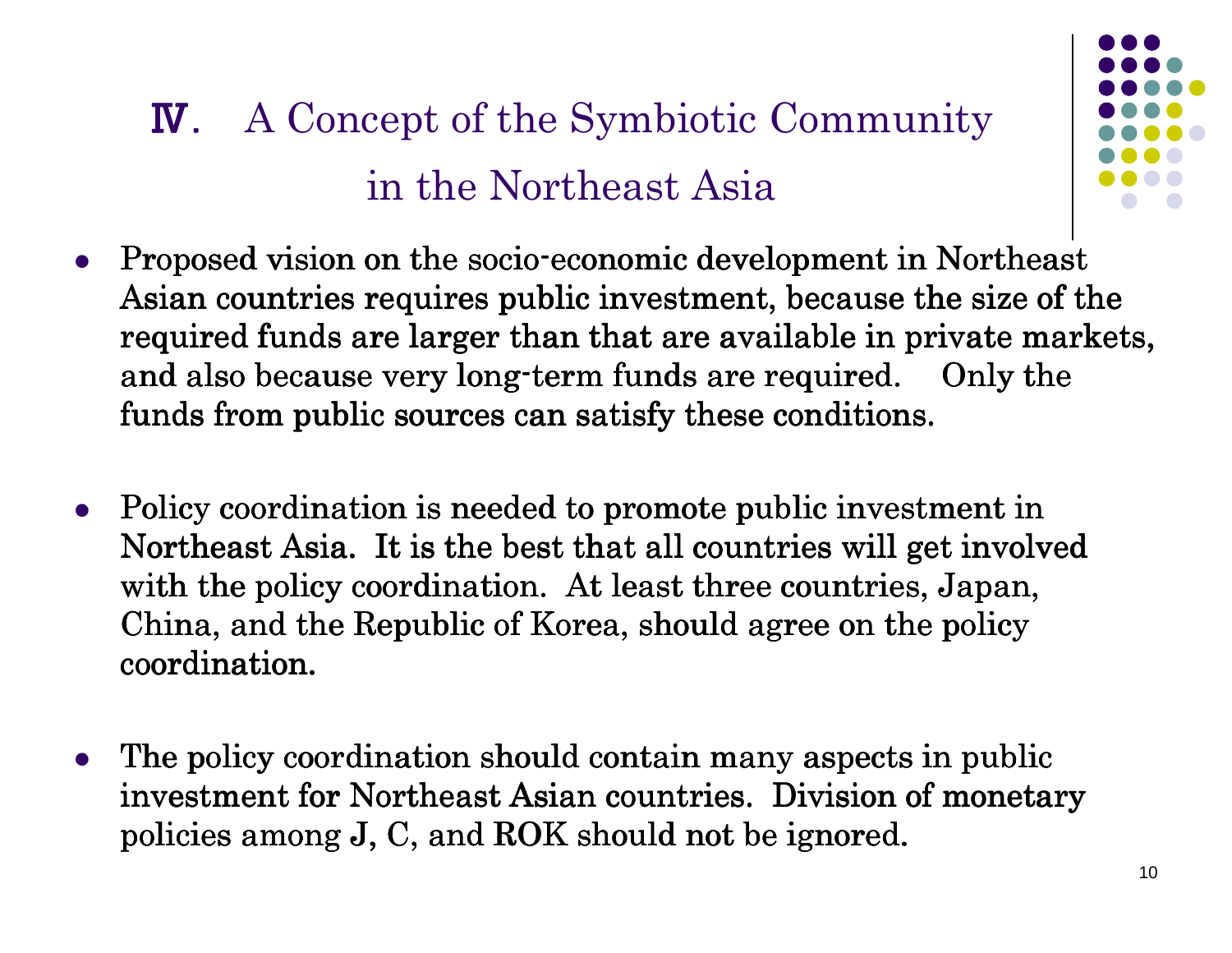

- $\bullet$ • The new function of " the infrastructure double new infrastructure development in China, economic& social<br>development in Koroan Peninsula development in Korean Peninsula,  ${\rm estabilishing}$  financial capacity in  ${\rm Japan}$ becomes possible as a result of this division.
- $\bullet$ • The Northeast Asian Development Bank is an important part of 'Organization for Northeast Asian Economic and Social Development'.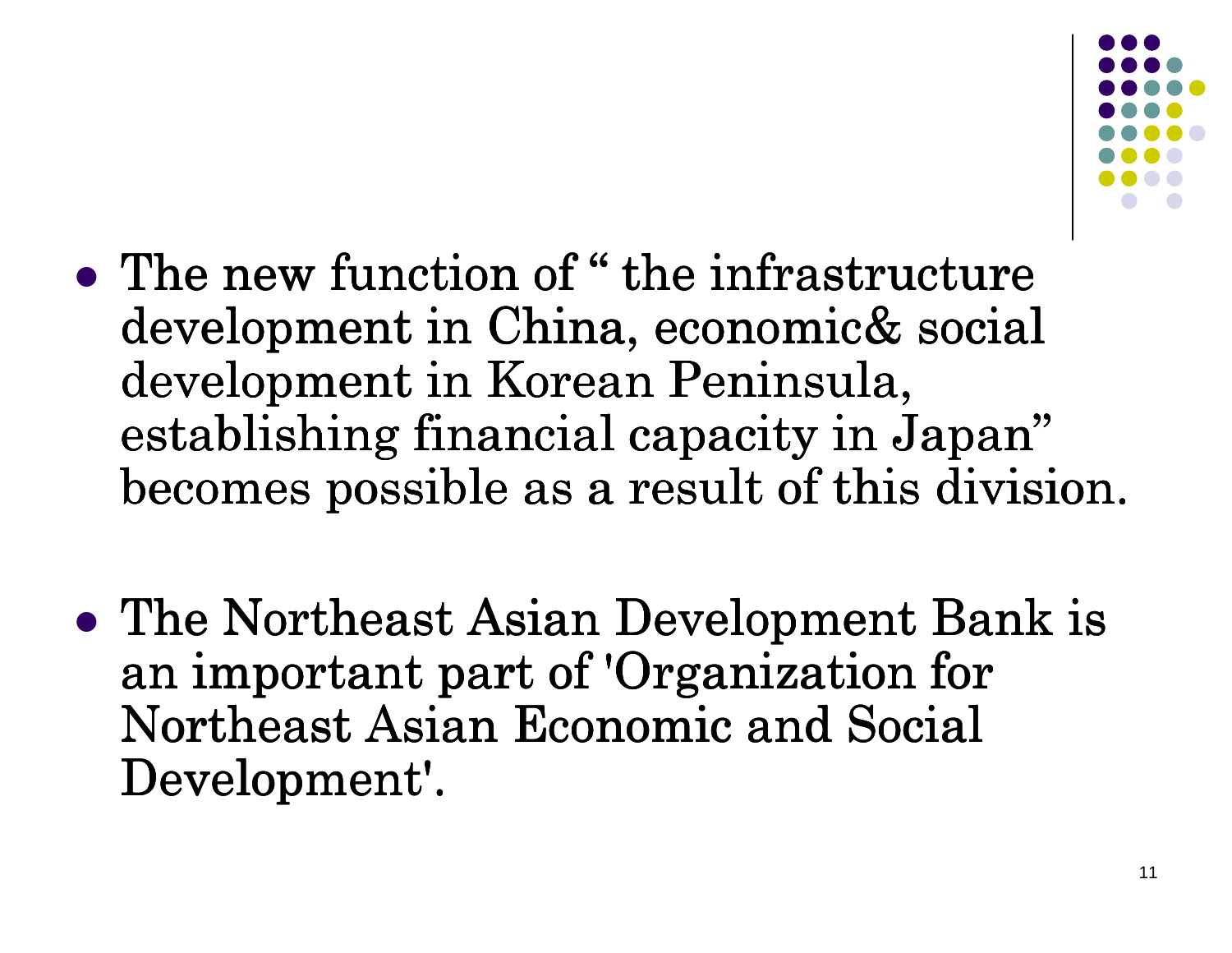

Figure 2 A Concept of the Symbiotic Community in the Northeast Asia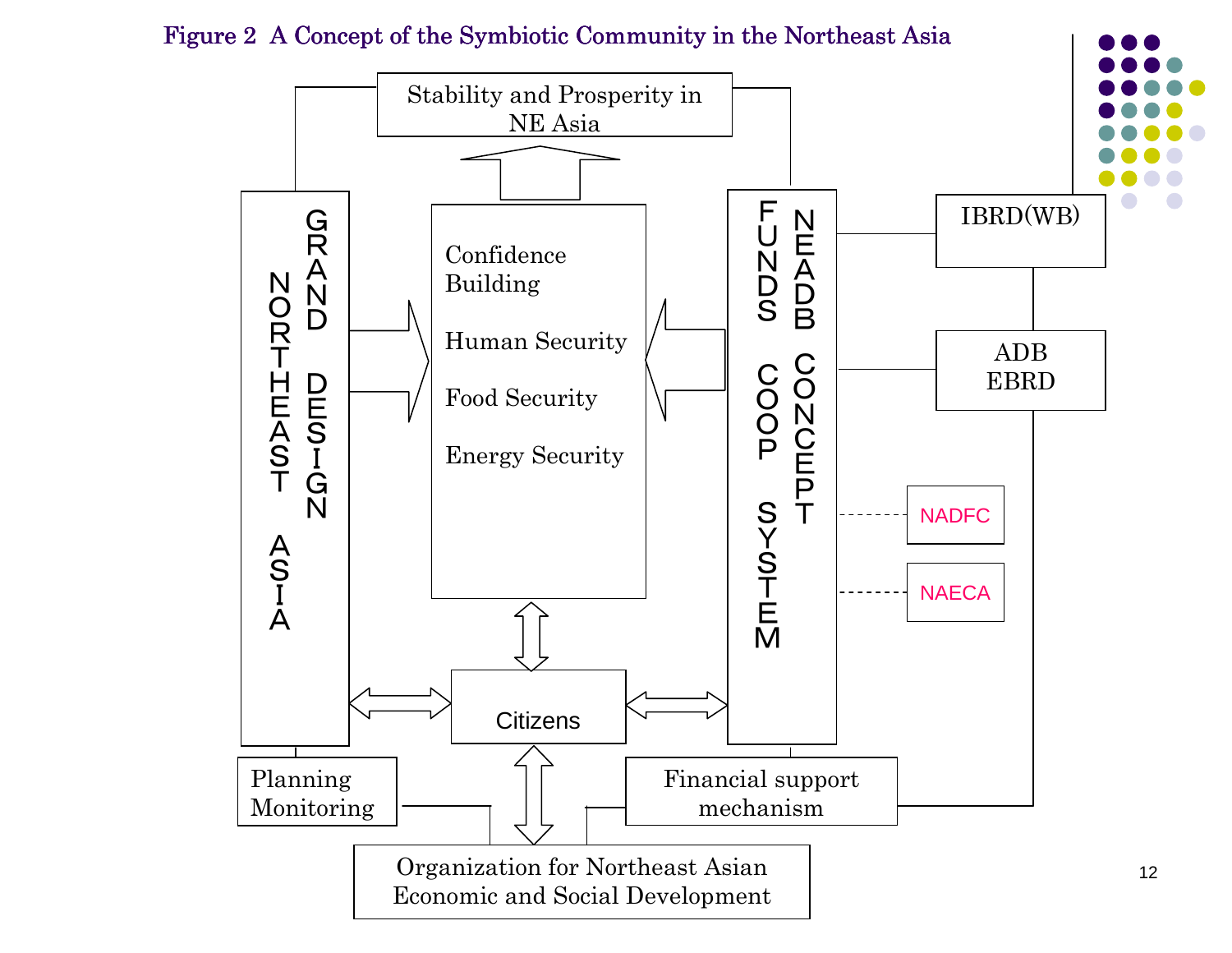# Ⅴ Summary



A window for the development funds in China as China will be a major donor country for the development of North Korea. Establishing a social factor in South Korea as South Korea needs huge amount of money for the unification of the Korean peninsula. Establishing monetary function in Japan because Japan is interested in stabilizing monetary functions from the experience of the East Asian economic crisis in  $1997$  .

NEADB would supplement the capital transfer roles of the World Bank and ADB; it would not displace or compete with them. The bank will make up for the shortfall in ADB or World Bank funding, and it will act as a partner to other development banks serving the region by distributing risk and diversifying the source of capital.

Development is a race against time: the new bank would speed upNortheast Asian development. (Dr.Cho,NEAEF)